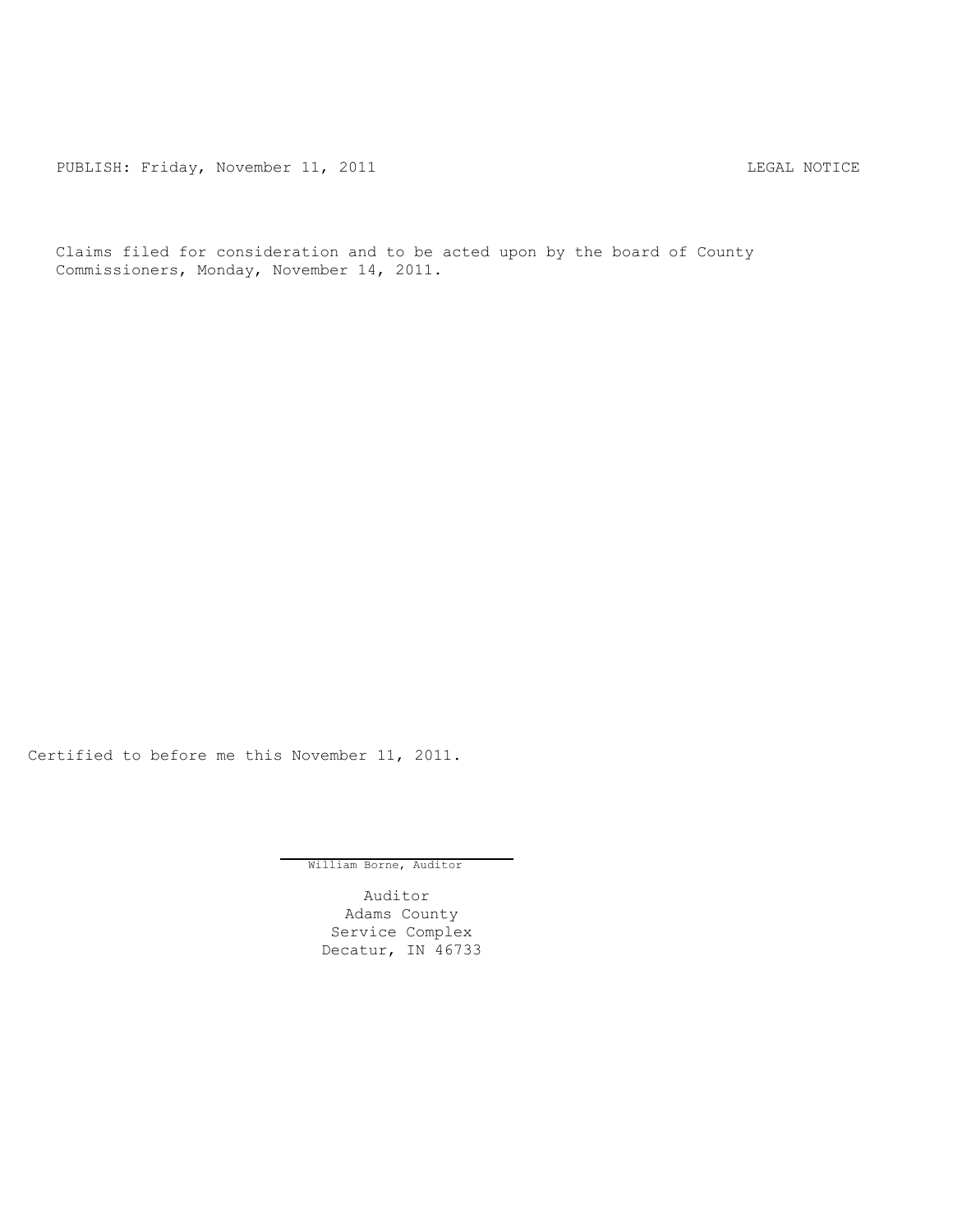

## **Claims Docket for Newspaper Adams County, Indiana**

## For Period: **10/4/2011** to **10/24/2011**

Date Claims to be Paid: **11/14/2011**

*313 W. Jefferson St. Decatur, IN 46733 (219) 724-2600*

| Vendor                           | <b>Amount</b> | Vendor                           | <b>Amount</b> |
|----------------------------------|---------------|----------------------------------|---------------|
| <b>Adams County Auto Supply</b>  | 52.74         | Adams Memorial Hospital          | 69,460.31     |
| Adams County Solid Waste         | 1.80          | <b>Adams County Treasurer</b>    | 8,107.52      |
| <b>AIT Laboratories</b>          | 1,260.00      | Indiana Michigan Power           | 1,292.97      |
| Appraisal Research Corpor        | 14,743.13     | Arnold Lumber Company            | 1,701.39      |
| Baker And Sons Plumbing &        | 104.00        | Beam, Longest, And Neff          | 2,350.00      |
| Berne Ready Mix                  | 150.00        | Berne Tri-Weekly News            | 59.67         |
| Hoosier Blue Flame               | 98.00         | Brateman's                       | 59.99         |
| Butler, Fairman, & Seufer        | 1,952.80      | Bowers, Charles                  | 2,333.33      |
| Cintas Location #338             | 90.86         | City Of Decatur                  | 4,796.21      |
| Decatur True Value               | 80.57         | <b>Complete Printing Service</b> | 284.00        |
| Computer Systems, Inc.           | 9,002.00      | Sigworth, Darrell W.             | 97.68         |
| Decatur Daily Democrat           | 65.94         | Decatur Tire Center              | 988.58        |
| Douglas L. Bauman                | 50.00         | Kiess, Duane A.                  | 100.00        |
| Geneva Police Department         | 72.00         | Gordon Food Service              | 4,256.11      |
| Drake, Gregory L.                | 60.00         | Hilty Engine Service             | 160.81        |
| I C O Training Fund              | 32.00         | Indiana State Police Trai        | 200.00        |
| Innovative Concepts              | 162.99        | Janitors Supply Company          | 60.10         |
| K-Mart                           | 207.02        | Werich, Kelly                    | 140.80        |
| Kiess Electric                   | 196.72        | L & S Distributing               | 3,240.26      |
| Lehman Feed Mill                 | 345.75        | Cook, Leslie                     | 271.04        |
| Lica Construction Corpora        | 843.56        | Gresla, Mark S. Md               | 480.25        |
| McBride And Son Welding          | 15.00         | Meshberger Brothers Stone        | 432.58        |
| <b>National District Attorne</b> | 95.00         | Nipsco                           | 1,292.57      |
| Miller, Patrick                  | 443.08        | MacDonald Machinery Compa        | 94.56         |
| Portland Motor Parts, Inc.       | 34.05         | <b>REMC</b>                      | 180.00        |
| Bollenbacher, Rodney G.          | 50.00         | Thompson, Roger                  | 60.00         |
| Smitley, Ronnie L.               | 100.00        | Selking International            | 521.39        |
| Shell Fleet Plus                 | 257.33        | Shifferly Dodge                  | 223.00        |
| Steven R. Jenkins Company        | 59.99         | Smith, Teryl R.                  | 30.00         |
| Print Shop                       | 809.64        | Town Of Monroe                   | 260.50        |
| Wal-Mart / GEMB                  | 393.49        | Wemhoff Land Surveying, I        | 1,068.75      |
| West Payment Center              | 838.00        | Witham Toxicology Laboratory     | 1,453.00      |
| Burry, Herman, Miller, Brown     | 15,219.10     | Yager - Kirchhofer               | 100.00        |
| National Serv-All #091           | 133.53        | CenturyLink                      | 3,442.36      |
| Paul Norr                        | 50.00         | Purdue University                | 671.44        |
| Scott Wagner, Md                 | 1,600.00      | Myers Furniture                  | 2,666.56      |
| Hobart Sales And Service         | 476.70        | Mary Beery                       | 99.44         |
| Don Myers Plumbing               | 289.68        | Jackson Oil & Solvents, I        | 139.60        |
| Rhonda Kahlert                   | 101.64        | Chad W. Sprunger                 | 1,197.65      |
| Zurcher Tire, Inc.               | 5,919.68      | Hull Brothers, Inc.              | 139.03        |
| Tom Magnan/Special Needs         | 60.41         | Kristina Buckner                 | 16.28         |
| Indiana Dept. Of Workforc        | 365.96        | Charles Tooley                   | 60.00         |
|                                  |               | Donald Kuhn                      | 881.82        |
| St Joseph Hospital               | 1,314.61      |                                  |               |
| Benicomp, Inc                    | 84,319.92     | Great American Broadband         | 3,306.00      |
| Emil W. Meyer                    | 60.00         | Hunts Appliance Service          | 143.99        |
| Harvest Land Co-op               | 6,043.80      | Koorsen Fire and Security, Inc.  | 91.95         |
| Wal-Mart                         | 75.10         | Print Source Corporation         | 165.17        |
| Adams County Truck Repair        | 179.58        | Advanced Imaging Solutions, Inc. | 135.00        |

Submitted to The State Board of Accounts for Approval Page 1 of 2 11/8/2011